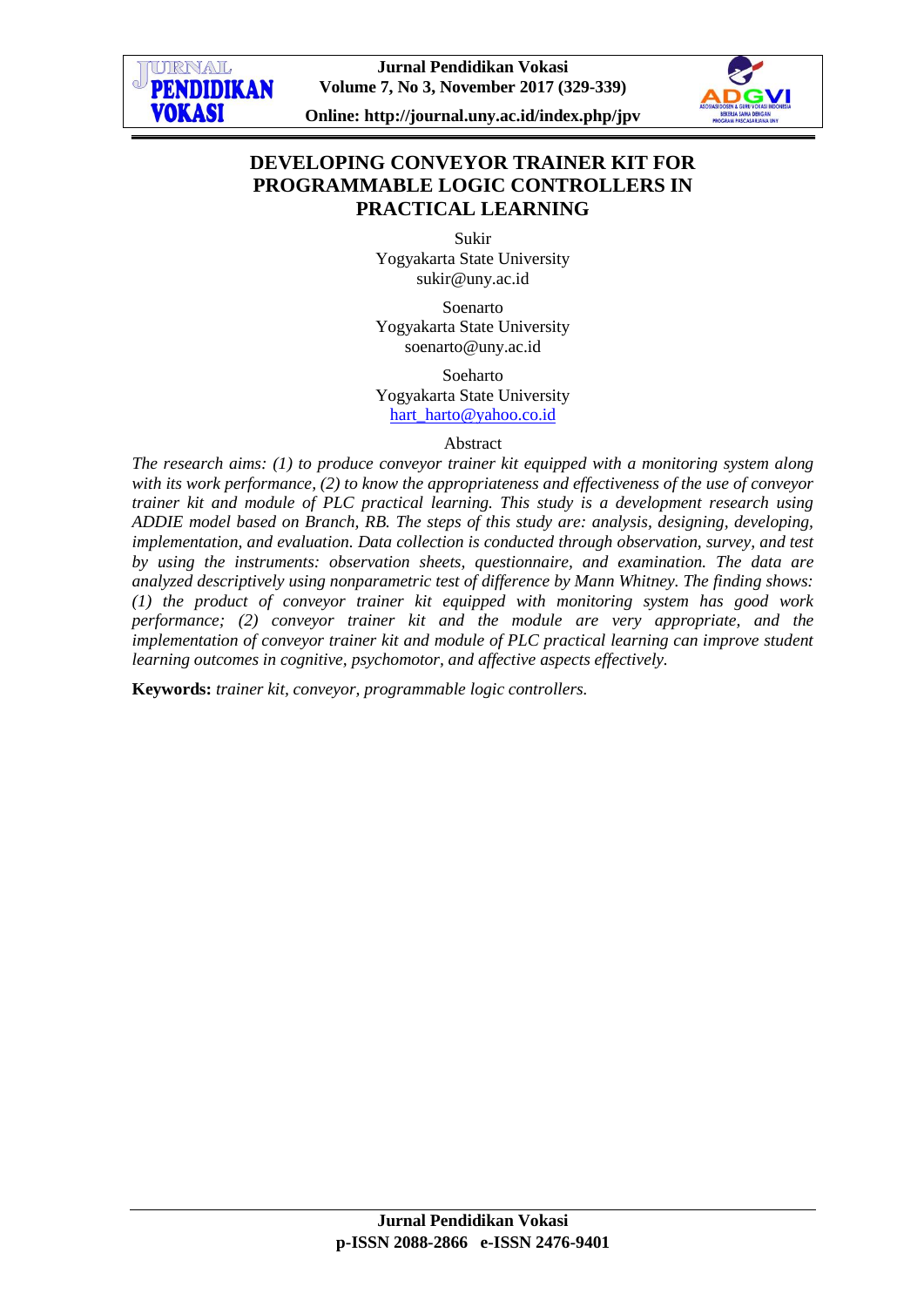#### **INTRODUCTION**

The knowledge and technology development applied in the industry recently is advanced. One of the advancement in electrification is the use of Programmable Logic Controllers (PLC) as the brain controller of many machine equipment in the industry. The example of equipment or industry media controlled by PLC is conveyor machine, now developed with a monitoring system using Human Machine Interface. Most industries have the conveyor to bring the production of goods from one place to another with specific work process. The use of conveyor equipped with a monitoring system and controlled by PLC is more excellent than that of without a monitoring system. When there is a problem with conveyor control, it will be directly detected through the monitor so the problem can be solved quickly.

Related to the development of the use of PLC as conveyor controller and other machines in industries, Vocational High Schools, especially on the competencies of Electrical Installation Engineering, are forced to equip their students with PLC competencies. PLC competencies are essential to students to be familiar to handle jobs related to the use of PLC as technology advancement in industries. It supports the competencies profile of Vocational High School of Electrical Installation Engineering that is to create competent labors as the electric technician who can: (1) design and install lighting and electric power; (2) assemble industrial machinery control panel, including PLC control; and (3) maintain and improve various electrical equipment.

Based on the initial observation conducted in SMK Negeri 1 Sedayu, Bantul, SMK Negeri 2 Pengasih, Kulonprogo, and SMK Negeri 2 Wonosari, Gunungkidul, the data shows that in the implementation of Curriculum 2006, PLC competencies are taught to XI grade of the fourth semester in the form of PLC practical learning on the subject of Assembly and Control System Operation. In Curriculum 2013, PLC competencies are taught in the form of PLC practical learning on the subject of Installation of Electric Motors in the XII grade of the fifth semester. PLC practical learning, which refers to Curriculum 2013, has been implemented from the fifth-semester academic year 2016/

2017; however, not all Vocational Schools in Yogyakarta have implemented Curriculum 2013, and there are some other Vocational Schools that still implement Curriculum 2006. Basically, the basic competencies of PLC on both curricula are not really different.

According to the initial observation conducted in those three Vocational High Schools, the data shows that PLC practical learning on the subject of Assembly and Operation Control System, and the competencies of PLC practical learning achieved by the students are still poor. The result can be seen in the data of the students learning outcomes in those schools. In the academic year 2010/ 2011 and 2012/2013, the average number of students who achieved PLC competencies score of 70 or more are still under 50%. The other data also shows that all PLC practical equipment is only available in separate basic blocks to practice abstract control simulation. The schools do not have practical equipment in the form of trainer kit for industry machine or miniature of industrial equipment which can be operated for real by using PLC controller. Based on the interviews conducted to students during the initial observation of those schools, it can be concluded that because the practical equipment used at school is still abstract and simulative, the students are less interested, less enthusiastic, less motivated, and have less understanding in following PLC practical learning.

Based on the previous description, it is necessary to research media development in the form of practical equipment like small trainer kit of the industrial machine, especially the conveyor that can be operated in real with PLC controller. The development of conveyor trainer kit should be upgraded to the newest technology that is monitoring system control using Human Machine Interface (HMI). To make the learning easy, the module of PLC practical learning is created and Vocational High School of Electrical installation engineering use it.

Rauner, Maclean, Pabst, & Zimmer (2008, p. 569) states that there are three types of learning media based on its form: real thing, model, and simulation. Media in the real thing or simulation can be created in the kind of trainer kit. Trainer kit as a learning media consists of the equipment or simula-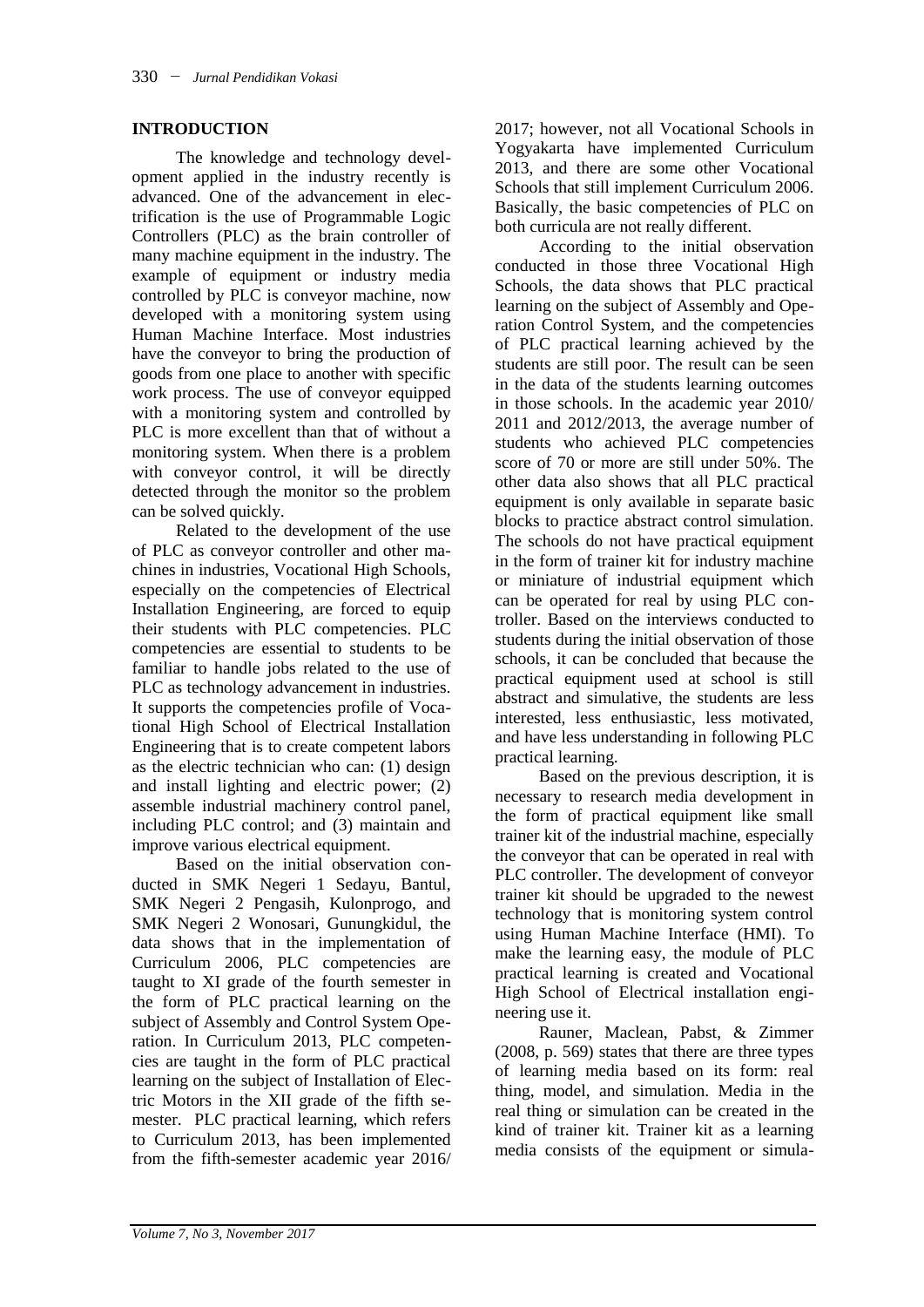tion, and the explanation of the user is on the job sheet or the learning module.

One of the examples of industrial equipment developed as trainer kit is a conveyor. According to Naseer (2009, p. 2), a conveyor is a unit of equipment to move the production of goods from one place to another in the industry by using a specific working system. Conveyor trainer kit developed in this research is equipped with a monitoring system using Human Machine Interface (HMI). According to Hidayat & Sumardi (2013, p. 1), HMI is an interface or display connecting human and machine. PLC then control the conveyor trainer kit equipped with the monitoring system. Zimmerman (2008, p. 23) states that PLC is a digital electronic instrument using the integrated structure with memories that can be programmed as an internal storage of groups of instruction, by implementing the function of logical, sequential, timing, counting, and arithmetic to apply control function.

Furthermore, Rauner, Maclean, Pabst, & Zimmer (2008, p. 569) explain that the use of media in learning influences student learning outcomes and learning experience as presented in Edgar Dale's cone of experience. Based on it, the learning experience lies from top to bottom, which shows that the learning experience starts from abstract to concrete. The learning experiences are through: verbal, symbol, visual, radio, film, television, exhibition, study tour, demonstration, drama, simulation, and real experience. The use of learning media which is more concrete may simplify student understanding of the learning material. Conveyor trainer kit developed in this research belongs to Edgar Dale's cone of experience that is learning the lesson through simulation. It means that conveyor trainer kit can bring student learning experience to the concrete one. Therefore, the student can quickly master the competencies.

The related research on conveyor trainer kit is conducted by Gill, Kumar & Kumar (2015, p. 66) entitled "*Designing and fabrication of electro-pneumatic trainer kit*" which produces electro-pneumatic trainer kit for learning in Mechanical Engineering Majors, Gulzar Group of Institutes, India. Jamaluddin, Ghani, Rahman, & Deros (2014, p. 24) conducts the research about "*Development of training kit for learning Taguchi method and design of experiments*", which shows that

Taguchi experiment has been successfully conducted through the trainer kit, and the tested factorial design is basically appropriate to the information gained from Taguchi method. Samanol, Hamid, & Ramli (2014, p. 182) also research "*Development of pneumatic trainer kit for a polytechnic student*," which produces pneumatic trainer kit of basics of pneumatic learning for students majoring in Machine, Politeknik Seberang Perai, Malaysia. Sean (2015, p. 4) conducts a research about "*BeRobot-the robotic scientific education development kits*," which produces trainer kit in the form of the human-like robot called BeRobot, used as training equipment for those who work and interested in a robot.

The other research related to the development of the learning module to support the use of conveyor trainer kit is conducted by Hamid, Ariwibowo, & Desmira (2017, p.149) about *"Development of Learning Modules of Basic Electronics-Based Problem-Solving in Vocational Secondary School.*" The research results the problem solving-based learning module on the Basic Electronics subject which is appropriate to be used in Vocational Secondary School. Other similar research is also conducted by Fatkhurrokhman, Permata, Ekawati, & Rizal (2017, p. 101) about *"The Teaching Devices Development of Digital Engineering Using Project Based Learning in Department of Electrical Engineering Education".* The research results lesson plans and project-based practical module on the Digital Engineering subject which fulfill the criteria on its validity, practice, and effectivity to be used in the Department of Electrical Engineering Education, Faculty of Teaching and Education, University of Sultan Ageng Tirtayasa.

The difference between this research and the research mentioned previously lies in the type, work function, performance, and the use of trainer kit for learning in the different majors, study programs, skill competencies, and educational levels. Besides that, the learning approach used in developing the learning module is also different. If there is other research about developing conveyor trainer kit, it would be different from this research. This research is a product development in the form of conveyor trainer kit equipped with a monitoring system using HMI implemented in PLC practical learning in Vocational High School of Electrical Installation Engineering.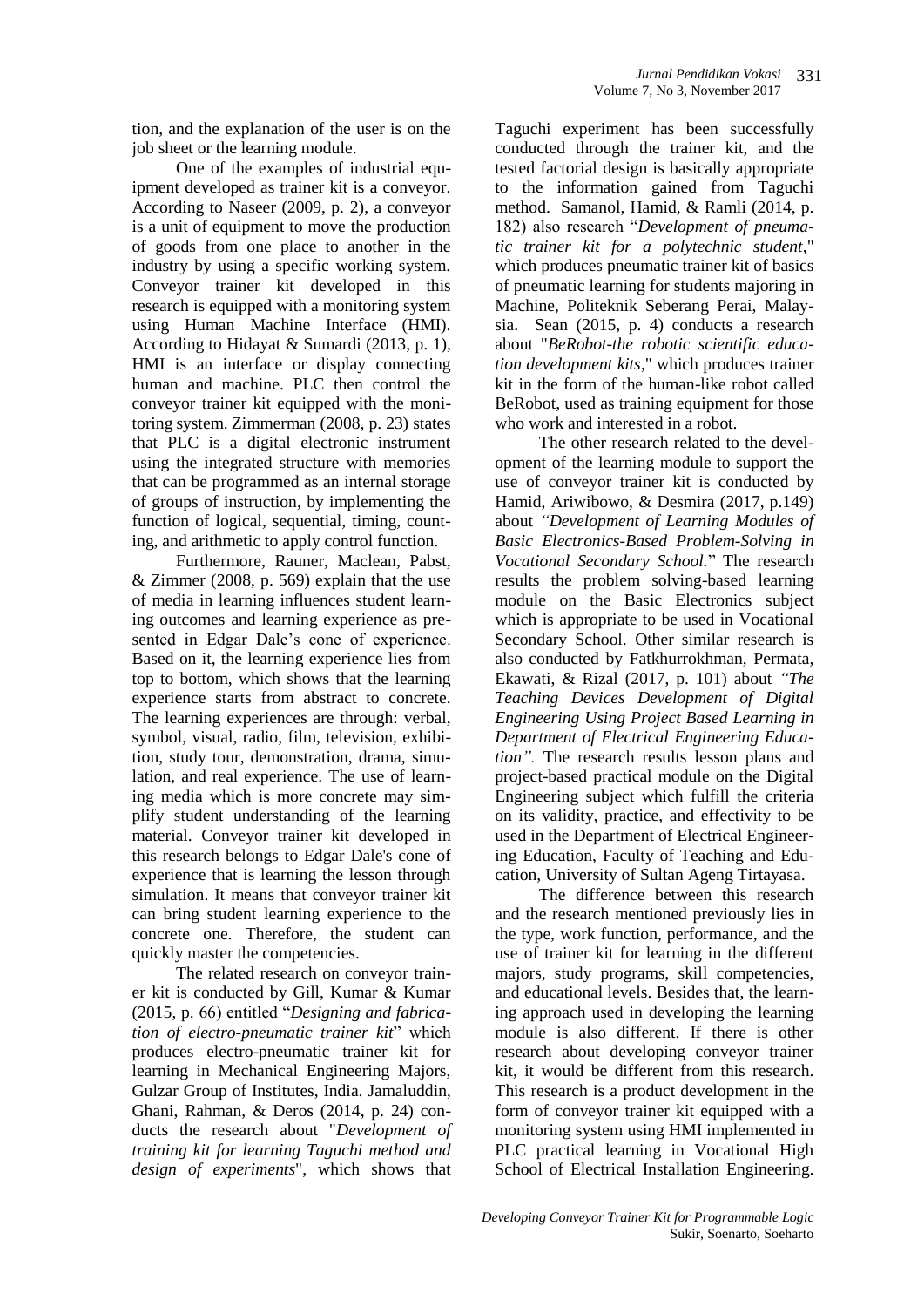The other different thing about this research is that it also implements student-centered learning in developing the learning module to support the use of conveyor trainer kit.

This research aims to produce conveyor trainer kit equipped with a monitoring system along with its performance category used in PLC practical learning in Vocational High School. This study also aims at knowing the appropriateness level of conveyor trainer kit and its module used in PLC practical learning in Vocational High School. Besides that, this research is to see the effectiveness of the handling of conveyor trainer kit equipped with a monitoring system and module for PLC practical learning in Vocational High School.

The benefit of this research to the students is that it can bring the modern atmosphere of learning. Therefore, the students will be more enthusiastic and motivated, and the learning becomes more meaningful. This research also increases the students' PLC competencies. The product development of conveyor trainer kit and PLC practical learning module can help teachers' tasks as the learning facilitator and also improve students' motivation, enthusiasm, and attention.

### **RESEARCH METHOD**

The type of this research is research and development which refers to the ADDIE development model according to Robert Maribe Branch. The steps of this study are: (1) analyzing and conducting need analysis in nine Vocational High Schools in Yogyakarta, and the result was evaluated and revised; (2) designing the conveyor trainer kit equipped with a monitoring system and the module of PLC practical learning, and the result was evaluated and reviewed; (3) developing conveyor trainer kit equipped with the monitoring system and module of PLC practical learning, and the result was validated and reviewed by teachers and experts; (4) implementing the test/trial of conveyor trainer kit equipped with a monitoring system and module of PLC practical learning in Vocational High Schools, and it was evaluated and reviewed, therefore the final product of conveyor trainer kit and PLC practical learning module were ready.

Validation of the product of conveyor trainer kit and learning module was conducted by two material experts, two media experts, and four teachers in a Focus Group Discussion. The trial implementation of conveyor trainer kit product and learning module in Vocational High Schools was conducted by using a quasi-experimental design in the form of pretest-posttest nonequivalent control group design. The data collection techniques used were through observation, survey, and test with the instruments in the form of observation sheets, questionnaire, and examination. Instrument validity was decided by using face validity and content validity through expert judgment. Instrument reliability was in the form of questionnaire and observation sheets which the number of respondents decided through reliability coefficient counting using Alfa of Cronbach formula. Instrument reliability in the form of observation sheets used by two observers was decided by using a coefficient of the agreement by Scott. The data were analyzed descriptively and to know the effectiveness of the handling of conveyor trainer kit and learning module and the obtained data were analyzed by using Mann Whitney and Wilcoxon's nonparametric test of difference with the significance rate of 0,05.

## **FINDING AND DISCUSSION**

The first step of the research is conducting need analysis. The prominent need analysis results based on the teachers and students in PLC practical learning in nine Vocational High Schools in Yogyakarta can be summarized in Table 1. The result of the need analysis is evaluated by a material expert and a teacher who approve the conveyor trainer kit development equipped with a monitoring system and learning module. Based on the previous statement, it is expected that students' participation and characteristic can be better. However, the two evaluators suggest that the monitoring system given should be from the basic because the students who are going to use it are those who study high tension current of electricity.

The second step of the research is designing conveyor trainer kit equipped with a maunitoring system and module of PLC practical learning which refers to the revision of need analysis results. The design of the trainer kit prototype is presented in Picture 1. The result of the design of conveyor trainer kit is evaluated by a material expert and a teacher who approves the design of conveyor trainer kit without any revision.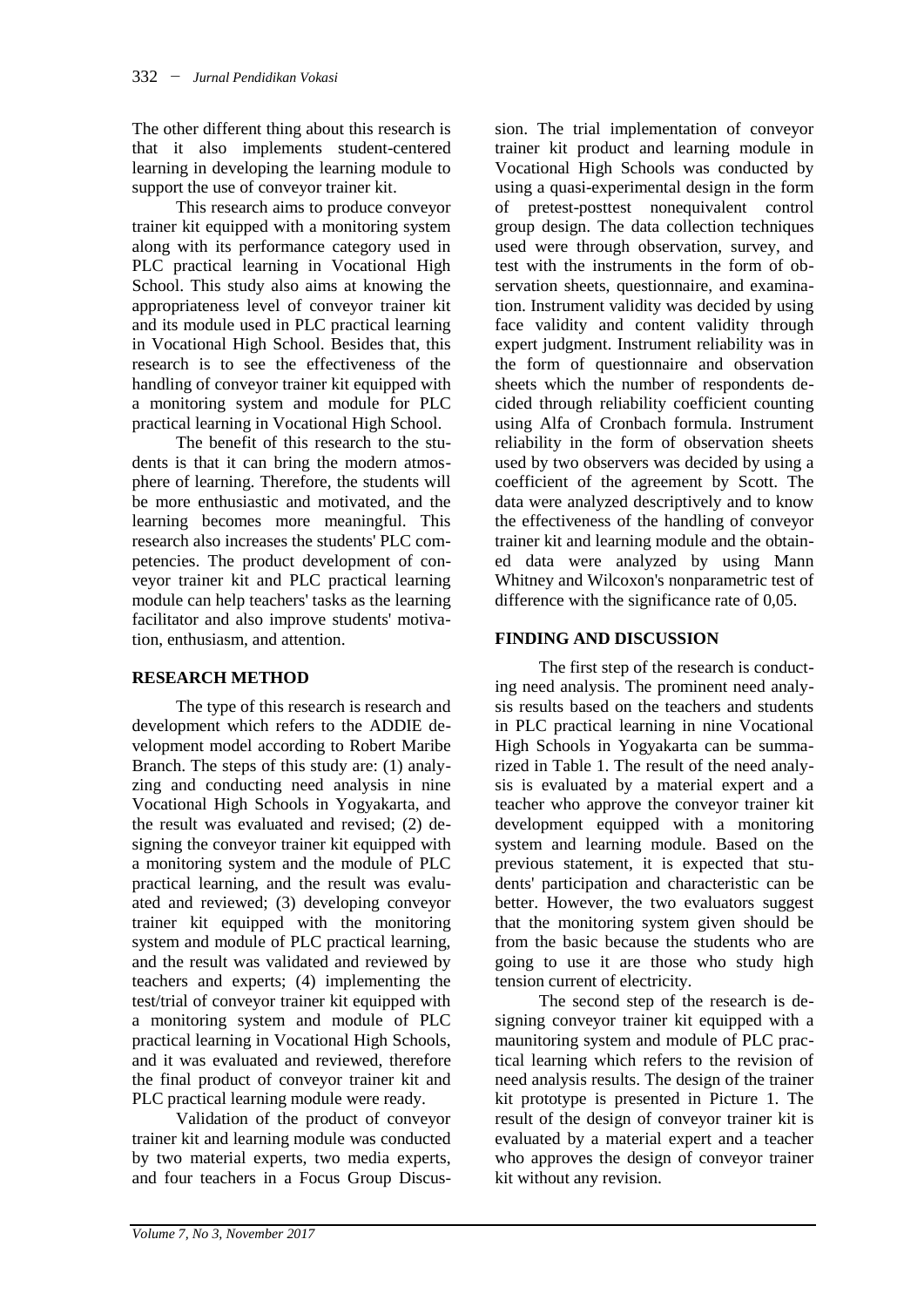The third step of the research is making of conveyor trainer kit equipped with a monitoring system and module of PLC practical learning. The result of the conveyor trainer kit equipped with monitoring system is presented in Picture 2. Evaluation towards the product of conveyor trainer kit equipped with a monitoring system and learning module is conducted through validation process which involves the material experts, the media experts, and the teachers. The result of material experts' validation toward the performance of conveor trainer kit equipped with a monitoring system is presented in Table 2.

The result of the material experts, media experts, and teachers' validation toward the appropriateness of conveyor trainer kit equipped with a monitoring system product is presented in Table 3. The result of the material experts, media experts, and teachers' validation toward the appropriateness of PLC practical learning module is presented in Table 4. The suggestion given by experts and teachers toward the product of conveyor trainer kit is that the writing of INPUT and OUTPUT should be enlarged, while to the module, it is suggested to clarify the unclear pictures and to put the answers at the end of the module.

Table 1. The Results of Prominent Need Analysis of PLC Practical Learning in Vocational High Schools

| <b>Number</b> | Indicator                                                                                                         | Average<br>Value (%) | Category          |
|---------------|-------------------------------------------------------------------------------------------------------------------|----------------------|-------------------|
|               | Student characteristics (ease of learning, basic<br>provisions of control, and mastery of competencies).          | 51,97                | Poor              |
| 2.            | Student participation in learning (enthusiasm,<br>motivation, activeness, and independence).                      | 56,17                | Poor              |
| 3.            | Trainer kit needs (conveyor trainer kit equipped with<br>the monitoring system and module).                       | 99.29                | Strongly needed   |
| 4.            | Trainer kit criteria (based on basic competencies, easy<br>to use, made of local, and refers to the work safety). | 99.27                | Strongly approved |



Information: (1) sensor sorting (S6); (2) final sensor (S5); (3) conveyor B; (4) conveyor A; (5) conveyor B sensor  $(S4)$ ; (6) motor B (MB); (7) jumper connector; (8) color sensor  $(S3)$ ; (9) altitude sensor  $(S2)$ ; (10) motor A (MA); (11) object sensor(S1); (12) elektronic circuit; (13) objects container; and (14) motor discs.

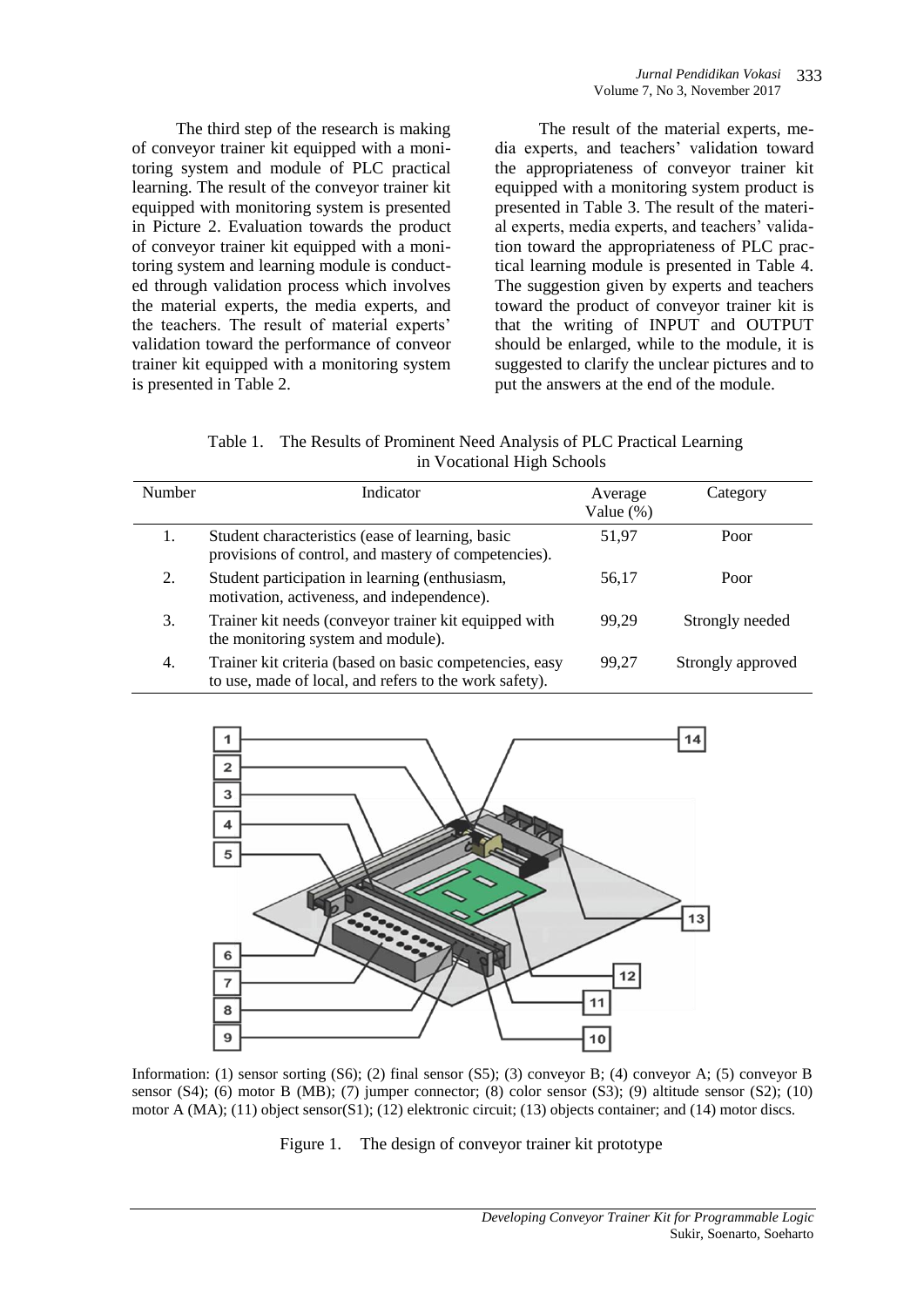

Figure 2. Conveyor Trainer Kit Equipped with a Monitoring System

| Table 2. The Results of Material Expert Validation towards Conveyor Trainer Kit Performance |  |  |
|---------------------------------------------------------------------------------------------|--|--|
|                                                                                             |  |  |

|                  | Number Performance                                                                                                                                                                                                                                         | Value<br>$(\% )$ | Category  |
|------------------|------------------------------------------------------------------------------------------------------------------------------------------------------------------------------------------------------------------------------------------------------------|------------------|-----------|
| 1.               | If the thin black object is in the starting position of conveyor A, then<br>conveyor A moves the object to conveyor B, after that conveyor B<br>moves the object to the sort discs, next the sort discs moves to place<br>the object into the container I. | 100              | Very good |
| 2.               | The process of moving and placing the thin black object is displayed<br>on the monitor.                                                                                                                                                                    | 75               | Good      |
| 3.               | If the thick black object is in the starting position of conveyor A, then<br>conveyor A moves the object to conveyor B, after that conveyor B<br>moves the object to the sort discs, next the sort discs moves to place<br>the object into container II.   | 100              | Very good |
| $\overline{4}$ . | The process of moving and placing the thick black object is displayed<br>on the monitor.                                                                                                                                                                   | 75               | Good      |
| 5.               | If the thin white object is in the starting position of conveyor A, then<br>conveyor A moves the object to conveyor B, after that conveyor B<br>moves the object to the sort discs, next the sort discs moves to place<br>the object into container III.   | 100              | Very good |
| 6.               | The process of moving and placing the thin white object is displayed<br>on the monitor.                                                                                                                                                                    | 75               | Good      |
| 7.               | If the thick white object is in the starting position of conveyor A, then<br>conveyor A moves the object to conveyor B, after that conveyor B<br>moves the object to the sort discs, next the sort discs moves to place<br>the object into container IV.   | 100              | Very good |
| 8.               | The process of moving and placing the thick white object is displayed<br>on the monitor.                                                                                                                                                                   | 75               | Good      |
| 9.               | Stop operation can stop the conveyor after the working cycle/process<br>has done.                                                                                                                                                                          | 100              | Very good |
| 10.              | The emergency operation can stop the working process of conveyor<br>instantly.                                                                                                                                                                             | 100              | Very good |
| 11.              | Reset operation can restart the working system of the conveyor on<br>standby position.                                                                                                                                                                     | 100              | Very good |
|                  | The total value                                                                                                                                                                                                                                            | 90,91            | Very good |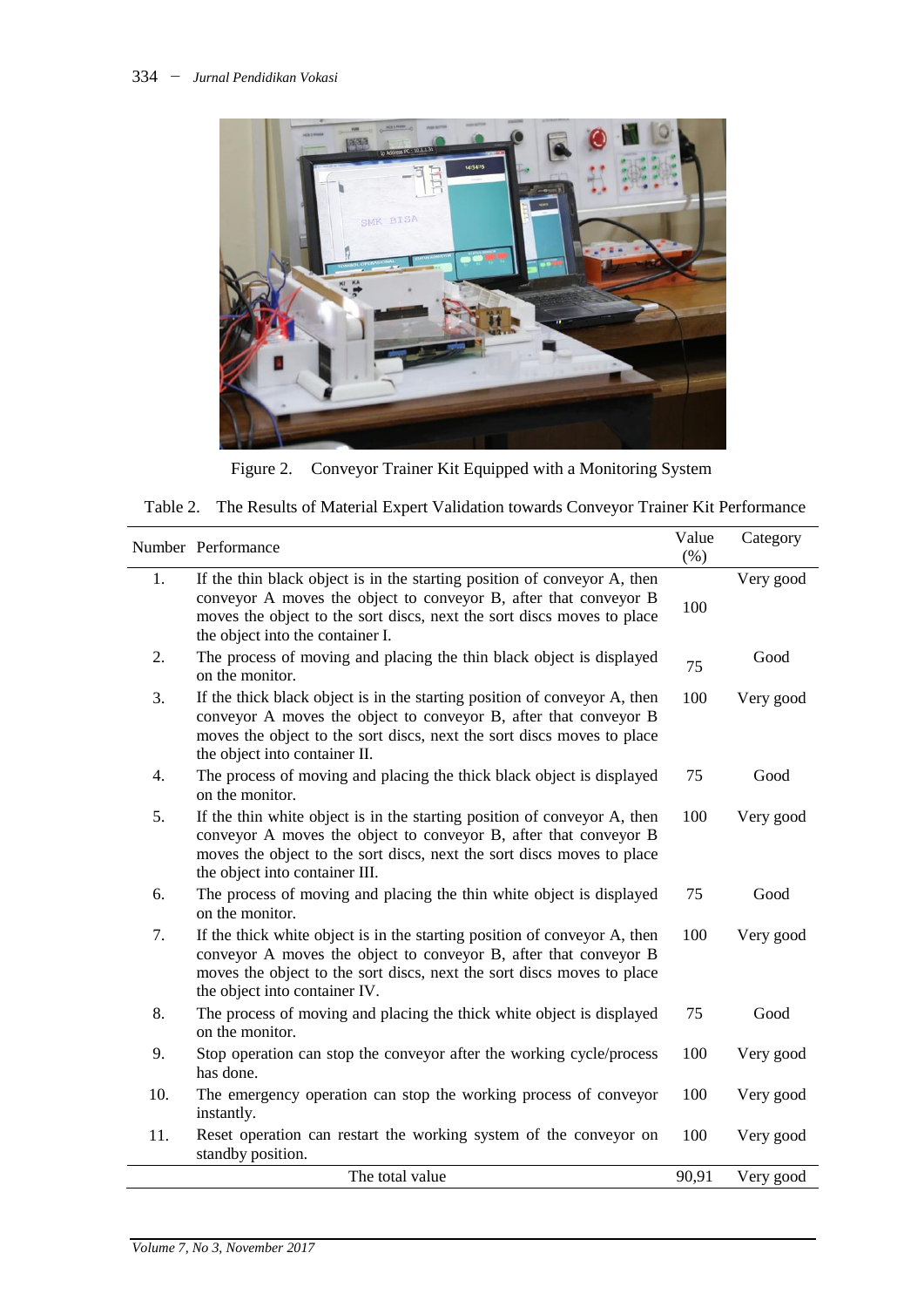|    | No Aspects                | <b>Material Experts</b> |                  | Media Experts |                        | Teachers |                  |
|----|---------------------------|-------------------------|------------------|---------------|------------------------|----------|------------------|
|    |                           | Value                   | Category         | Value         | Category               | Value    | Category         |
|    |                           | (% )                    |                  | (% )          |                        | $(\% )$  |                  |
|    | 1. Relevance              | 100,00                  | Very appropriate |               | 97,92 Very appropriate | 95,83    | Very appropriate |
| 2. | Benefit                   | 100,00                  | Very appropriate | 90,91         | Very appropriate       | 94,23    | Very appropriate |
|    | Material                  | 97,92                   | Very appropriate | 78.13         | Appropriate            | 76,56    | Appropriate      |
| 4. | <b>Physical Prototype</b> | 78,57                   | Appropriate      |               | 92,86 Very appropriate | 80,36    | Appropriate      |
|    | Technique                 | 82,14                   | Very appropriate |               | 95,83 Very appropriate | 81,25    | Very appropriate |
|    | Whole aspects             | 90.42                   | Very appropriate |               | 91,91 Very appropriate | 87,67    | Very appropriate |

Table 3. The Results of Material Experts, Media Experts, and Teachers' Validation towards the Appropriateness of Conveyor Trainer Kit

Table 4. Results of Material Experts, Media Experts, ad Teachers' Validation towards the Appropriateness of PLC Practical Learning Module

| No | Aspects           | <b>Material Experts</b> |                  | Media Experts |                  | Teachers |                  |
|----|-------------------|-------------------------|------------------|---------------|------------------|----------|------------------|
|    |                   | Value                   | Category         | Value         | Category         | Value    | Category         |
|    |                   | (% )                    |                  | (% )          |                  | (% )     |                  |
|    | Goal-centered     | 97,73                   | Very appropriate | 90,00         | Very appropriate | 87,50    | Very appropriate |
|    | Learned-centered  | 78,13                   | Appropriate      | 73,33         | Appropriate      | 88,28    | Very appropriate |
| 3. | Contex-centered   | 67,50                   | Appropriate      | 82,95         | Very appropriate | 69.89    | Appropriate      |
| 4. | Learning-centered | 68,75                   | Appropriate      | 84,38         | Very appropriate | 76,56    | Appropriate      |
|    | Whole aspects     | 80,30                   | Appropriate      | 80.00         | Appropriate      | 80,27    | Appropriate      |

The fourth step of this research is implementing trials of conveyor trainer kit equipped with a monitoring system and learning module in SMKN 2 Pengasih. The trial design used is quasi-experimental design in the form of pretest-posttest nonequivalent group design. The experiment class is the class of TIPTL XII 1 which consists of 16 students who follow PLC practical learning using conveyor trainer kit equipped with a monitoring system and learning module. As the control class is the class of TIPTL XII 2 which consists of 16 students who follow the PLC practical learning using PLC simulation unit that applied in SMK at the moment.

PLC practical learning is conducted for fifty hours, or ten hours every week for five weeks, from October  $10^{th}$  to November  $7^{th}$ , 2016. The evaluation implemented in the trial of conveyor trainer kit equipped with a monitoring system and module of PLC practical learning are pretest, cognitive, affective assessment, cognitive posttest, and practical test in both experimental and control class. The result gained from the evaluation are in the

form of the cognitive pretest value, affective value, cognitive posttest value, and psychomotor value achieved by the students in both experimental and control class. Next, the test of difference is conducted to the cognitive pretest value, affective value, cognitive posttest value, and psychomotor value achieved by students in both experimental and control class using Mann Whitney's nonparametric statistic test with the help of SPSS 17.0 program. The test of the difference between the value of cognitive pretest and value of cognitive posttest achieved by students in experimental class is conducted by using Wilcoxon's nonparametric statistic test with the help of SPSS 17.00 program. The test of difference is conducted by using no parametric statistic test because the numbers of the sample in quasiexperimental design are relatively small that is only 16 students, so the data tends to be abnormal and not homogenous.

Based on the test of the difference between the pretest value gained by students of experimental class and control class, significance value Asymp. Sig (2-tailed)=0.787 is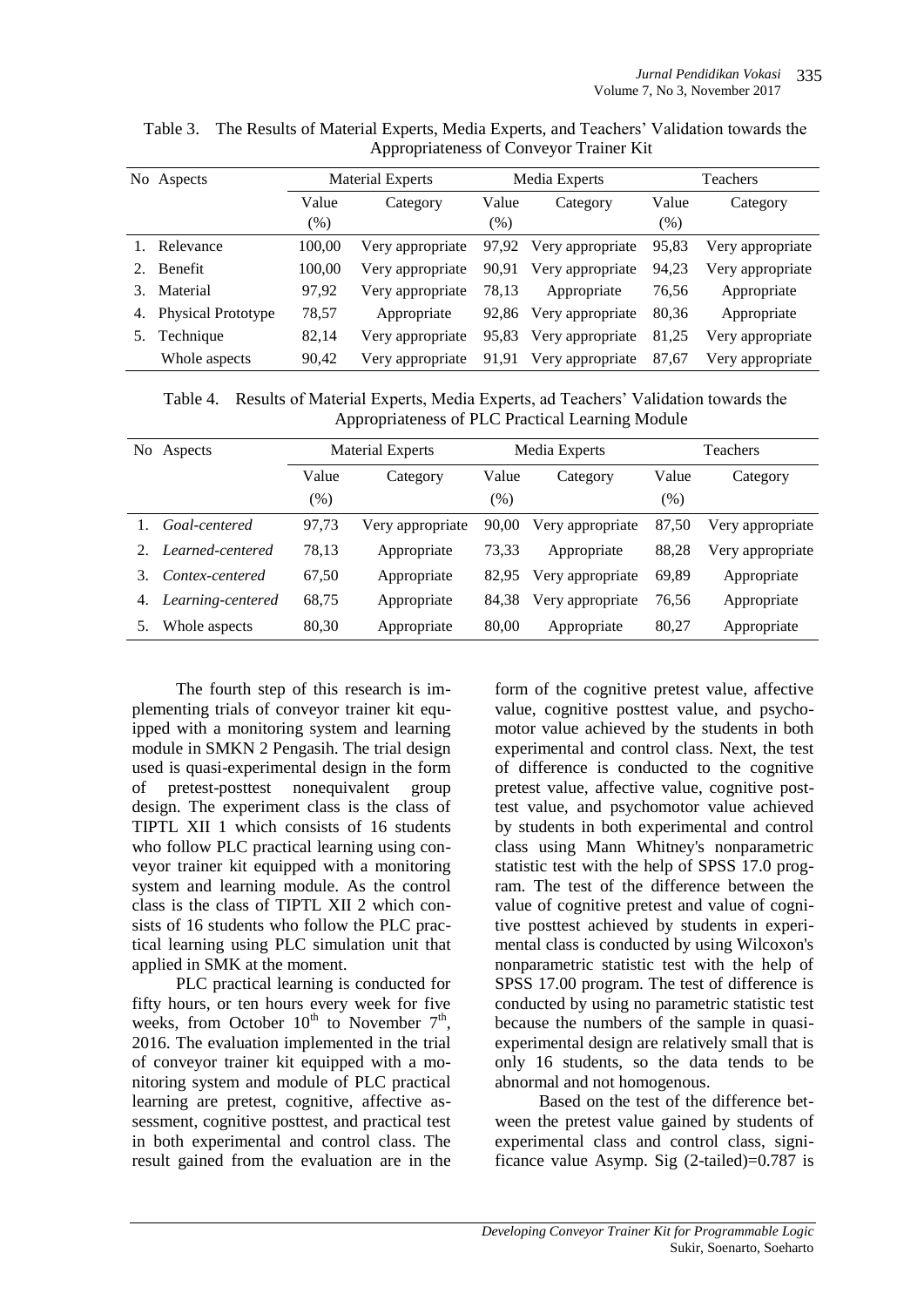higher than significance rate of 0.05. It shows that there is no significant difference between the average value of cognitive pretest achieved by students of experimental class and control class in PLC practical learning. It also means that students of experimental class and control class have the same early cognitive ability of PLC learning before they take PLC practical learning.

Based on the test of difference between the value of cognitive posttest achieved by students of experimental class and control class, the significance value of Asymp. Sig (2 tailed)= 0.023 is lower than significance rate of 0.05. It proves that it is significantly different between the average value of cognitive posttest achieved by students of experimental class and control class in PLC practical learning. In shorts, the implementation of conveyor trainer kit equipped with a monitoring system and module in PLC practical learning can efficiently improve students' cognitive value.

Based on the test of difference between psychomotor value achieved by students' of experimental class and control class, significance value of Asymp. Sig  $(2$ -tailed) =0.007 is lower than significance rate of 0.05. It shows that there is the significant difference between the average value of psychomotor achieved by students of experimental class and control class in PLC practical learning. It means that the implementation of conveyor trainer kit equipped with a monitoring system and learning module in PLC practical learning can improve the psychomotor value of the students.

Based on the test of difference between the affective value achieved by students of experimental class and control class, significance value Asymp. Sig  $(2$ -tailed) = 0.039) is lower than significance rate of 0.05. It shows that there is a significant difference between the average affective value of students of experimental class and control class in PLC practical learning. It means that the implementation of conveyor trainer kit equipped with a monitoring system and learning module in PLC practical learning can improve the affective value of the students.

Based on the test of difference of cognitive pretest and cognitive posttest achieved by students of experimental class and control class, significance value of Asymp Sig (2 tailed)  $= 0.000$  is lower than the significance

rate of 0.05. It shows there is a significant difference between the average value of cognitive pretest and cognitive posttest achieved by students of the experimental class. Next, in the score counting/ *gain (g)*, the score of 0,6139 is in the medium category. The counting results between the test of difference and *gain*, support the result of the test of difference of the average value of cognitive posttest achieved by students of experimental class and control class. Therefore, the implementation of conveyor trainer kit equipped with monitoring system and module in PLC practical learning can improve students' cognitive value effectively.

In the last activity of the trial of conveyor trainer kit equipped with a monitoring system and PLC learning module, two teachers and 16 students of the experimental class are asked to assess the product. Based on the assessment, the value for the whole aspects of 89.93% belongs to the very appropriate category. On the teachers' assessment to PLC practical learning module, the value of 80.86% belongs to the appropriate category. Based on the students' assessment toward conveyor trainer kit, the value of 86.50% belongs to a very appropriate category, while on the students' assessment towards PLC practical learning module, the value of 81.03% belongs to the appropriate category. Besides that, the teachers also suggest that on the input and output terminal of conveyor trainer kit need to be fastened and also there are pictures and tables in the module of PLC practical learning which have not been numbered and named, so it should be rewritten.

After the need analysis, designing, making, trial, and revision is conducted, then the conveyor trainer kit equipped with a monitoring system and module of PLC practical learning is finally completed. The produced conveyor trainer kit lies on the base made of acrylic with the length of 61 cm and 50 cm wide, the thick is 1 cm, and each has a pillar with the height of 1 cm. The central part of conveyor trainer kit consists of conveyor A and conveyor B which each has the length of 38 cm and 3 cm wide. Besides that, there is a rail of sorting with the length of 20 cm and 4,5 cm wide and four goods containers with the length of 3 cm and 3 cm wide. The main electricity component of conveyor trainer kit is the activator of conveyor A and conveyor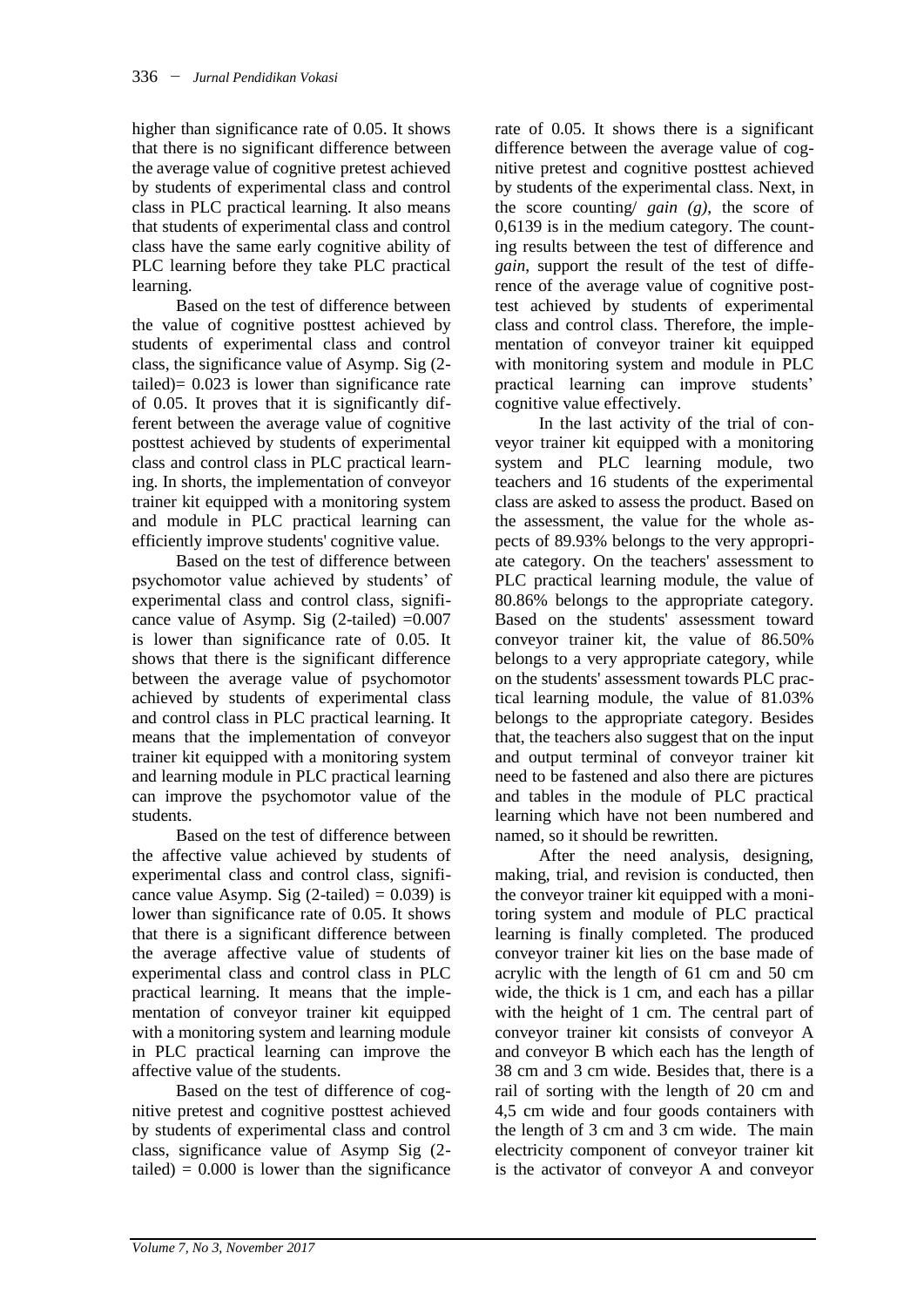B, each of them are motor DC Gearbox 12 Volt, a motor of sorting carrier in the form of motor stepper 12 Volt DC, and motor booster in the form of motor servo DC 12 Volt. Electrical power needed is AC 220 Volt, and through the rectifier, the voltage of DC 12 Volt is produced. The other supporter components of the conveyor trainer kit are sensors, jumper connector, power supply circuit, monitor, and other supporting electronic components.

Based on the validation conducted by material expertise toward conveyor trainer kit, it gains the value of 90.01% which belongs to the very appropriate category. The performance of conveyor trainer kit is described as the following. If the thin black object is in the starting position of conveyor A, then conveyor A moves the object to conveyor B, after that conveyor B moves the object to the sort discs, next the sort discs moves to place the object into container I. The process of moving and placing the thin black object is displayed on the monitor. If the thick black object is in the starting position of conveyor A, then conveyor A moves the object to conveyor B, after that conveyor B moves the object to the sort discs, next the sort discs moves to place the object into container II. The process of moving and placing the thick black object is displayed on the monitor.

If the thin white object is in the starting position of conveyor A, then conveyor A moves the object to conveyor B, after that conveyor B moves the object to the sort discs, next the sort discs moves to place the object into container III. The process of moving and placing the thin white object is displayed on the monitor. If the thick white object is in the starting position of conveyor A, then conveyor A moves the object to conveyor B, after that conveyor B moves the object to the sort discs, next the sort discs moves to place the object into container IV. The process of moving and placing the thick white object is displayed on the monitor. Stop operation can stop the conveyor after the working cycle/process has done, while emergency operation can stop the working process of conveyor instantly. Reset operation can restart the working system of a conveyor on standby position.

According to the result of the material experts, media experts, and teachers' validation toward conveyor trainer kit performance,

it shows that the material experts give the value of 90,42%, the media experts give the value of 91,91%, and the teachers give the value of 87,67%, which belongs to the very appropriate category. Besides that, in the trial of conveyor trainer kit and PLC practical learning module, the teachers give the value of 89,93% which belongs to the very appropriate category, and the students give the value of 86,50% which also belongs to the very appropriate category. Based on the validation conducted by the experts of materials, the experts of media, and the teachers, and also the assessment conducted by the teachers and the students to the appropriateness of conveyor trainer kit as mentioned previously, the whole average value is of 89,29% which belongs to the very appropriate category. It means that conveyor trainer kit equipped with monitoring system meets the category of a very appropriate to be used in PLC practical learning in Vocational High School.

The new thing applied in this research is the development of conveyor trainer kit equipped with a monitoring system as it is recently applied in industry world. It surely gives the contribution toward the learning development in Vocational High Schools which use conveyor trainer kit equipped with a monitoring system in PLC practical learning. It also can give chance to students to get better learning experience which is similar to the technology development in industry world. Therefore the learning can be more meaningful.

Based on the validity conducted by the material experts, media experts, and teachers to PLC learning module, the material experts give the value of 80,30%, the media experts provide the value of 80%, and the teachers give the value of 80,27% which the three of the scores belongs to the appropriate category. On the trial of PLC practical learning module, the teachers give the value toward the module of 80,86% which belongs to the appropriate category, and the students give the value of 81,03% which belongs to appropriate category too. Based on the result of material experts, media experts, and teachers validation and the trial of PLC practical learning module applied by teachers and students, the average value is of 80,49% which belongs to the appropriate category. Therefore, it can be concluded that PLC practical learning module meets the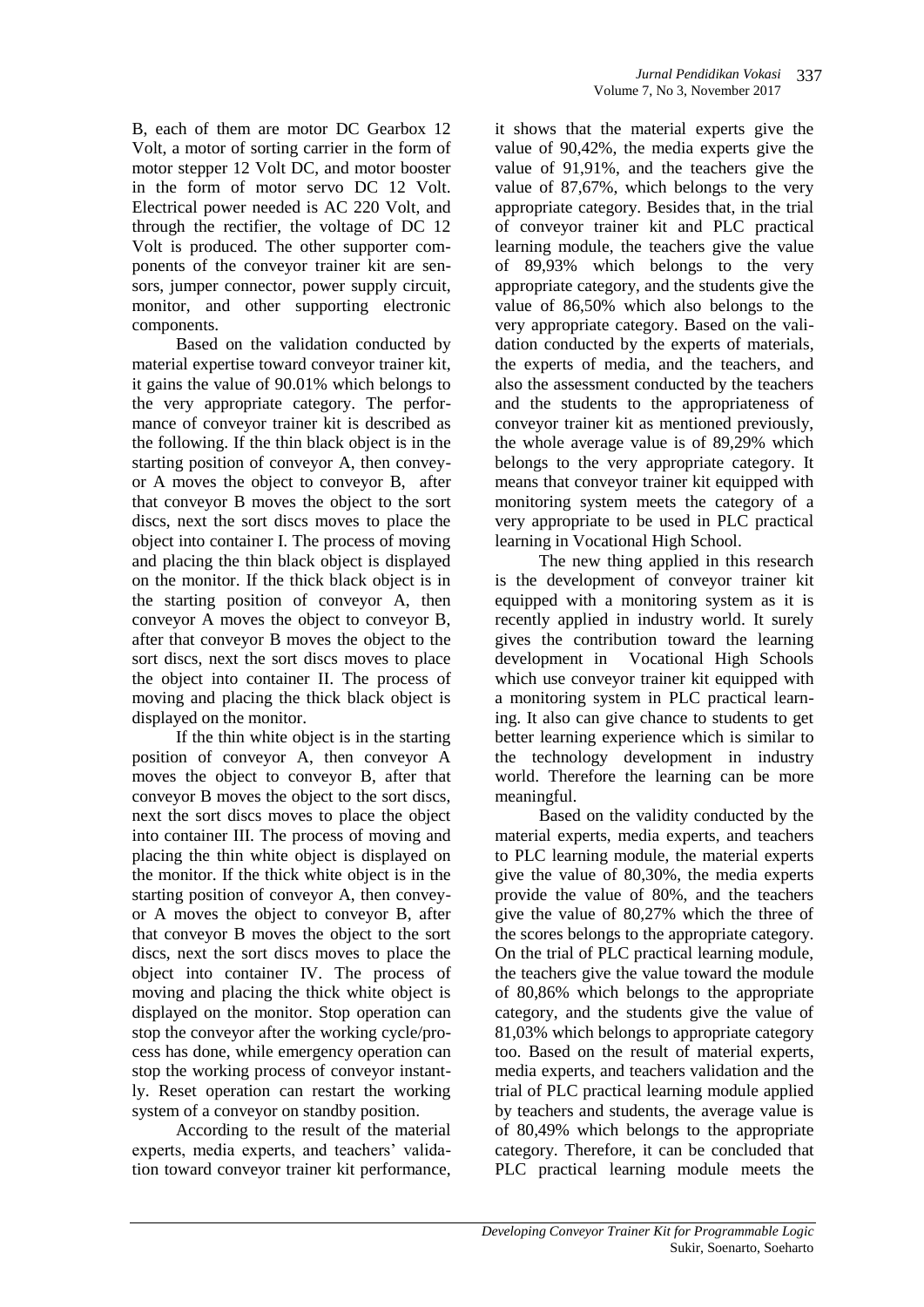appropriate category to be used in PLC practical learning in Vocational High School.

The result of the test of difference of cognitive pretest in the experimental and control class shows that there is no significant difference between the average value of cognitive achieved by students in the experimental class and control class in PLC practical learning. It means that students in both experiment and control class have the same cognitive ability in the early stage. It is because PLC practical learning in Installation of Electrical Motor subject in the fifth-semester is a new subject. Therefore students in the experimental and control class have the same early ability of cognitive, psychomotor, and affective.

Based on the test of difference of cognitive, psychomotor, and affective postest value achieved by students of experimental and control class, it shows that there is a significant difference between the average value of cognitive, psychomotor, and affective achieved by students of TIPTL 1 (experimental class) and TIPTL 2 (control class) in PLC practical learning. Besides that, on the test of difference of cognitive pretest value and cognitive postest value achieved by students of TIPTL (experimental class), it shows that there is a significant difference between the average value of cognitive pretest and the average value of cognitive posttest achieved by students of the experimental class. It means that the implementation of conveyor trainer kit equipped with the monitoring system and module in PLC practical learning can improve students' learning outcomes effectively especially in the cognitive, psychomotor, and affective aspects of PLC practical learning in Vocational High School.

This also supports the Cone of Experience theory by Edgar Dale as stated by Rauner, Maclean, Pabst, & Zimmer (2008, p.568), that the learning experiences stretches from top to bottom which shows that the learning experience starts from the abstract to concrete. The meaning of this statement is that the learning experience through the abstract media may produce the conceptual knowledge which is difficult to understand by students. On the contrary, the more concrete the media used, the more real the experience achieved by the students and they can quickly master the knowledge. Conveyor trainer kit equipped with a monitoring system is the miniature of industry equipment, therefore students gain more actual learning experience about PLC application in the industry. This also can make students' PLC practical learning easier, and then their learning outcomes may improve.

This research is also following the research related to trainer kit as conducted by Ranjit, Anas, Subramaniam, Tan, & Chuah (2012, p. 28), about the development of *solar educational trainer kit.* The research shows that solar educational trainer kit can simplify the user understanding of the concept of electrical charging and conversion of DC electrical power to AC electrical power. Other research conducted by Aras & Azis (2014, p. 1) about *Remotely Operated Vehicle (ROV) trainer kit for education purposes*, also produces the appropriate result as the following research, *Remotely Operated Vehicle (ROV) trainer kit* which gives the understanding about control system of underwater vehicle operated from far distance. This study also goes hand in hand with the research conducted by Hong, Hong, Samin, Sulaiman, & Khaksar (2013, p. 3304) who develop *educational robotic training kit*, which shows that the use of *educational robotic trainer kit* in learning can save the cost and simplify students understanding. However, the three types of research mentioned previously are different from this analysis. The object developed in this study is the different trainer kit. The previous three types of research are implemented in higher education like university while this study is applied in Vocational High Schools. Therefore the characteristics of the students are also different.

## **CONCLUSION**

Conclusion gained from this research are: (1) the conveyor trainer kit equipped with a monitoring system for PLC practical learning in Vocational High School is produced and its performance is excellent and marked with the value of 90,91%; (2) conveyor trainer kit equipped with a monitoring system used in PLC practical learning is very appropriate and marked with the value of 89,29%, while the module is also suitable and marked with the amount of 80,49%; and (3) the implementation of conveyor trainer kit equipped with the monitoring system and module of PLC prac